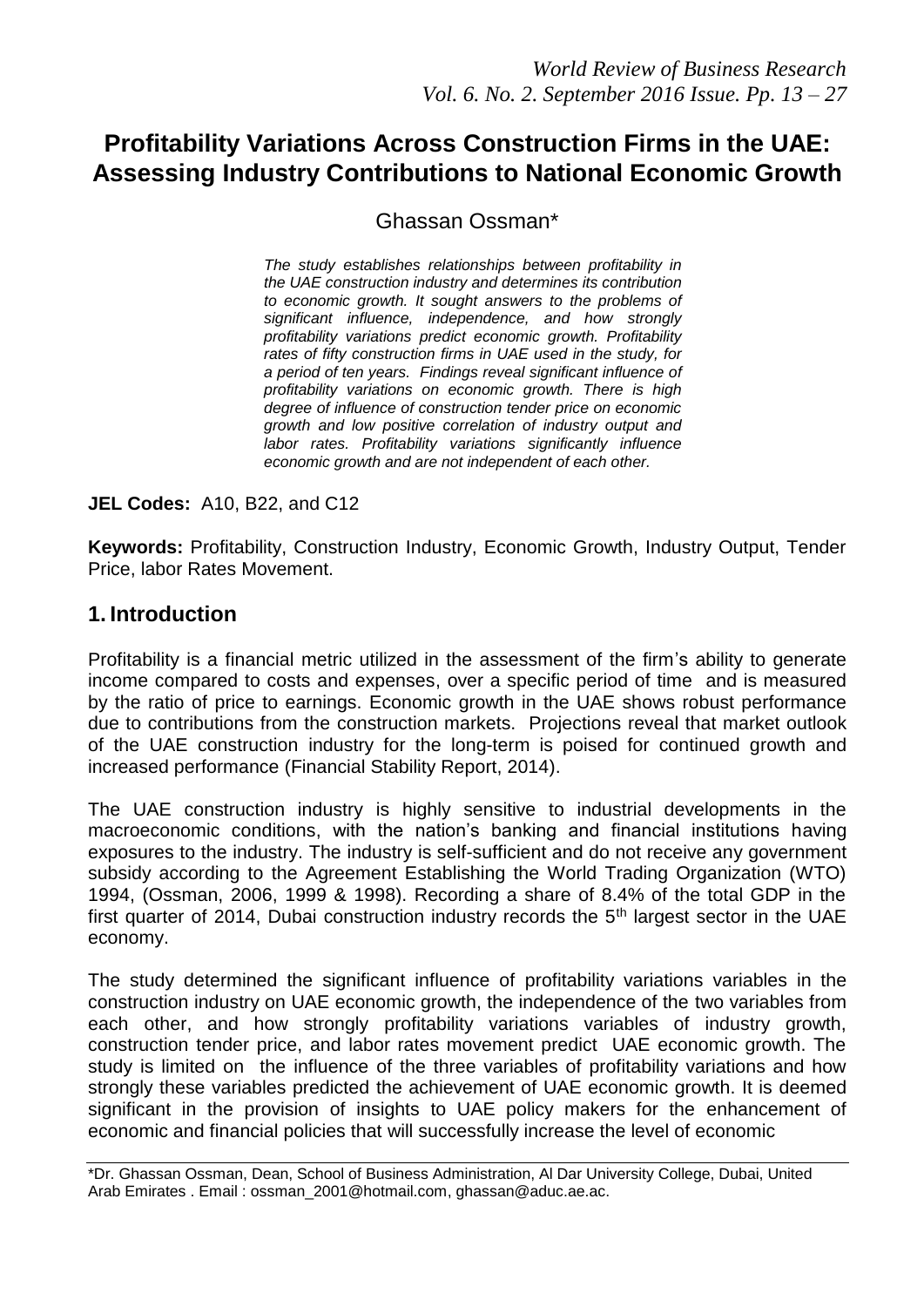performance.

Findings of the study serve as a guide to students in understanding the profitability strategies currently affecting the economic performance level in UAE.

The research contributes to the existing body of knowledge by providing information to employees of the respondent industry on new trends of survival and competitiveness through profitability techniques. Results of the study are significant to all organizations in the global environment, and can be used to build a framework for profitability that can lead to increased level economic performance. Other interested parties like future researchers interested in the same topic, may use this study as a reference in their research understanding.

Previous studies give emphasis to profitability variables of revenue, costs, and assets and their impact on firms' performance, making the present study different as it focuses on profitability variables in the construction industry and its contributions to the overall economic growth of UAE. The focus on relevance of profitability variations variables on UAE economic growth makes the study original and entirely different from previous studies. With the establishment of construction industry as an important component of UAE non-oil economy, the researcher is motivated to uncover the elements of profitability and their influence to the overall economic growth of the country.

The research paper is organized starting with the introduction which contains a brief discussion of the variables of profitability variations in the construction industry, the UAE economic growth, summary of the statement of problem and the null hypotheses, scope and limitations of the study, its significance, contributions to the existing body of knowledge, and comparisons with similar previous studies. The second section of the paper shows literature review and presentation of the theoretical and conceptual frameworks of the study. The third presents the methodology comprising research design, sample and sampling design, and the research instruments and techniques used in the study. Findings of the study are presented in the fourth section of the paper followed by the conclusions of the study.

## **2. Literature Review**

The literature review describes and evaluates previous studies relevant to the problem investigated. Previous researches explored key drivers of profitability in various industries in areas of revenue, costs, and assets and their relationship with organizational performance and industry competitiveness. The present study deals with variables of industry growth, construction tender price, and labor rates movement and their relationships with economic growth, which have not been covered by past researches. Findings of the study are significant in explaining the influence of profitability variables to economic growth, specifically in UAE.

Wetzel, Hammerschmdt and Zablah (2014) concluded that strategies of customer prioritization focusing on customers can improve profitability, but undermine profitability through inducement of customers in becoming overly demanding. A comprehensive strategic model can be used to manage profitability, Mohamed and Jones (2014). Findings of the study revealed that comprehensive profitability model containing assets, cost, and revenue techniques is a better predictor of profitability than alternative models with combination of the two variables. The research of Khanna and Rivkin (2014) developed a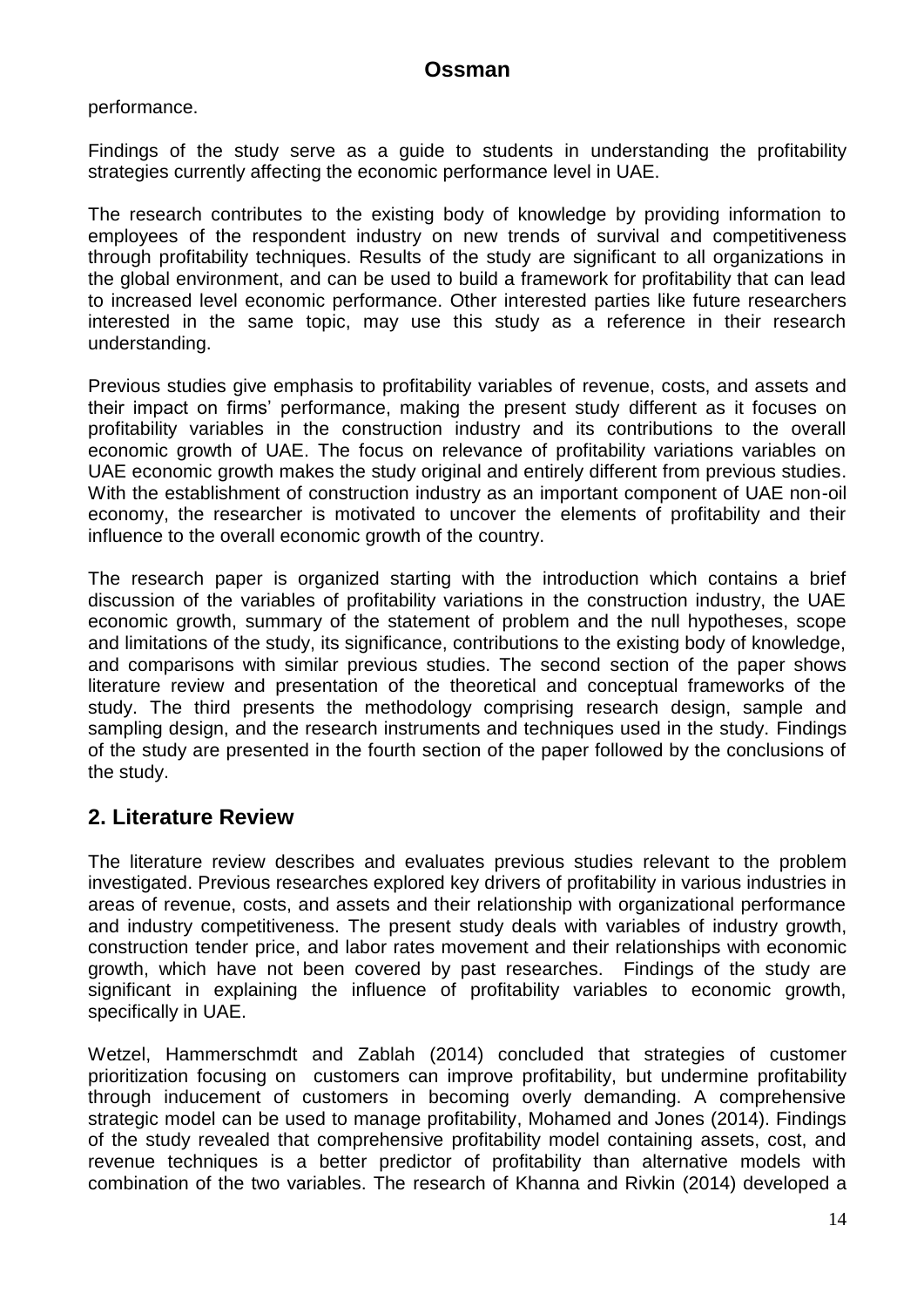chart showing direction and existence of correlation between average profitability in various emerging-markets. It investigated the effects of IT on improving a firm's profitability and compares its effects with advertising, research and development. Mithas, Tafti, Bardhan, and Mein Goh, 2012 found that the effects of IT investments on profitability and sales are higher than discretionary investments in terms of research, development, and advertising. Business firms can achieve higher profitability utilizing IT-enabled revenue growth than through IT-enabled cost reduction.

The research of Aydilek and Allahverdi (2013) focused on the relationship between profitability, competitiveness, and make span of business firms. Computational findings show that one of the versions, with equal weights given to setup times, perform much better than others. Kotlar, Fang, De Massis, and Frattini, (2014) concluded that prediction of the profitability of the business is desirable in the design phase of business collaboration. They proposed techniques for assessing profitability, costs, risks, and revenues, and introduces modeling and prediction approaches with supporting software tool. Singhania, Sharma, and Rohit (2014) proved that the cycle of cash conversion is negatively correlated to profitability. Pai (2009) examined the profitability and efficiency of banks operating in India. Data analysis revealed significant variation in profitability and efficiency of the respondent bank groups. Beard and Dess (1978) found that the effects of inter-industry variation on profitability are significant and positive. Thomadakis (1977) examined industry organization traditional hypotheses in order to relate various aspects of market structure to crosssectional variation of industry or firm profitability. Varying profitability within an industry or among firms are due to super efficiency in production, distribution and superior bargaining position of the firm.

Adams (1976) explained the variations of rates of return on investment across industrialized countries. His study revealed that relative profitability of a firm is dependent on market structure in which it operates, with variations in market structure across countries. Skitmore (1989) defined construction contract pricing as a process flow in which events are taken into consideration over a continuous time period, and pricing activities do not occur in simultaneous fashion. Flanagan and Norman (1989) recognized that a variety of pricing systems in the construction industry and determined by contractual relationship of the client and contractor. Schill (1985) concluded that risk distribution between contracting parties is essential in contract pricing. Akintoye (1991) identified the various factors when making decisions on construction bid price. For cost models development that are logically transparent and explanatory, Beeston (1983) stated that understanding construction price movements is one of the paradigm shifts. Bowen and Edwards (1985) revealed the need for future cost modeling approaches and forecasting of price for construction projects in order to accept a continuing need for historically derived data in the exploration of cost trends and relationships.

Construction and real estate industry in UAE achieved a double-digit annual growth and 15% share of the country's GDP. Unprecedented growth is mainly contributed by Abu Dhabi and Dubai, with the highest growth record of construction projects, making the two cities the hub for some of the world's biggest construction companies, with the UAE account of 23% of the economy of the GCC region (Kumar, Agarwal, & Khullar, 2010). Massive boom in economic activities is apparent in UAE with the construction sector growth of 25.6% in 2007 (The Allen Consulting Group, 2013). When cost is not the only criterion used in tender price evaluation, the process is considered to be dependent on subjective judgment (Nguyen, 1985). The paper of Enshassi, Kumaraswamy, and Al Najjar (2014) revealed that lack of materials in markets, delay of material delivery to site, strikes, border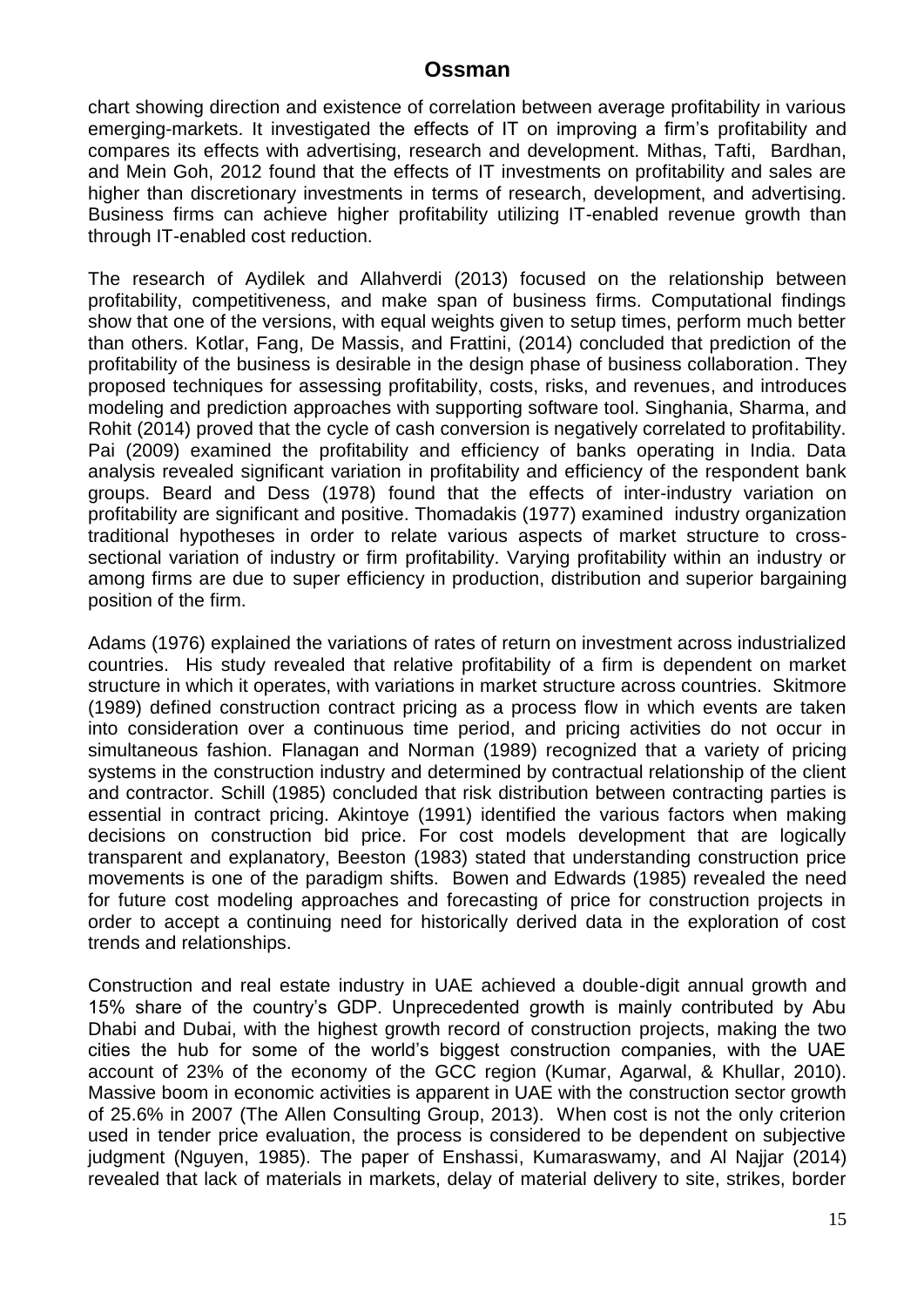closures, cash flow problems during project execution, and poor management of site are the most significant causes of time delay.

**Figure 1: Theoretical Framework of the Study**

### **2.1 Theoretical Framework of the Study**



Figure 1 presents a profitability model which indicates three main drivers of the value of an enterprise. Profitability is the most essential measures of success of a business firm and its ultimate value. Sources of profit growth are highly dependent on assumptions in capital markets, potential growth of clients, acquisition of new client households, and profit sustainability. The Framework also includes ensuring that the fee level is in line with the firms' services being offered. The model discusses assessment of profitability, where revenue matters, and the concept that business organizations cannot have value without having profits.

#### **2.2 Conceptual Framework of the Study**

#### **Figure 2: Research Paradigm Relationships of Independent and Dependent Variables**

#### **Independent Variables Dependent Variable**

Profitability Variations in the Construction Industry in the United Arab Emirates in terms of: 1. Industry Growth

- 2. Construction Tender Price
- 3. Labor Rates Movement



Increased Level of Economic Growth in the United Arab Emirates

The study assumes the influence and contribution of profitability variations to the dependent variable. It adopts the notion that variations in profitability of the construction industry in areas of industry output, construction tender price, and labor rates movement lead to increased level of UAE economic growth. The research identifies the independence of construction profitability and economic growth, and determines which of the profitability variables predict the UAE economic growth. A profitability model is formulated to provide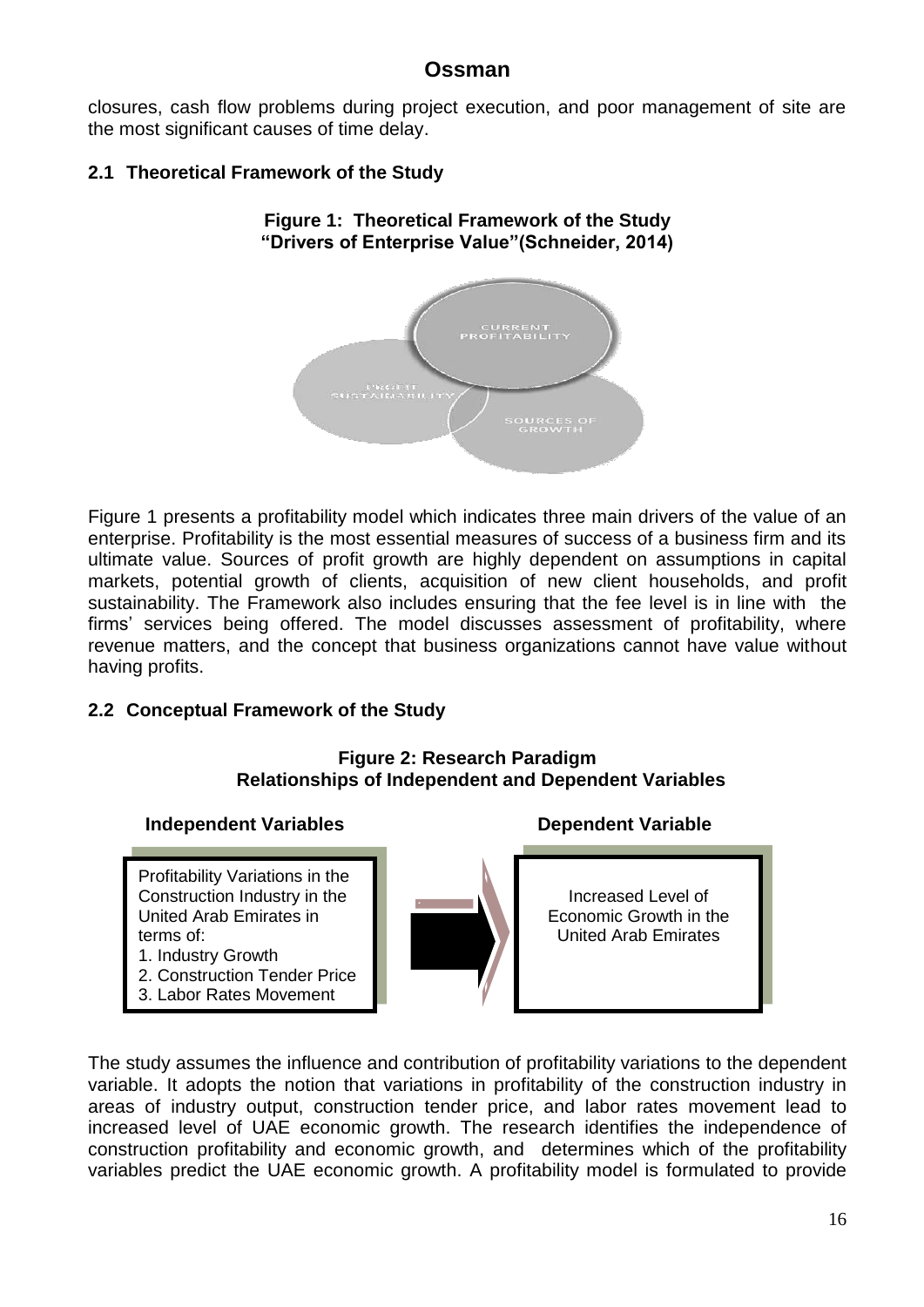increased profitability in the construction industry and contribute to national economic growth.

# **3. The Methodology and Model**

### **3.1 Research Design**

Qualitative and quantitative techniques are used in the study. Econometric model of time series analysis with lagged variables is used to analyze historical data and predict future trends, in the long-term. The study deals with new variables significant to the UAE economic growth, hence, findings serve as new strategies for achieving industry profitability and economic growth.

## **3.2 Sample and Sampling Design**

Data used in the study were obtained from documentary analysis of actual performance of fifty construction firms in the UAE from 2005 to 2015. Purposive sampling used to show that the sample size is representative of the total population.

#### **3.3 Research Instruments and Techniques**

Unstructured interviews conducted at random among employees in selected construction firms to elicit additional information, which supplemented the data that were gathered from secondary sources. Arithmetic mean is the measure of central tendency of data for the variables. Time series analysis with lagged variables was used to determine trends and to model the changes in profitability variations and economic growth over the ten-year period for which the variables were observed. Time series plots, lagged scatter plots, and autocorrelation functions were used as tools to assess the lagged correlation of the time series. Correlation analysis measures the degree of relationship between the profitability variations and UAE economic growth. The chi-square test of independence tests the hypothesis that categorical variables of profitability variations and economic growth differ from one another and are independent of each other. To measure how strongly each of the profitability variations variables predict the UAE economic growth, Regression Analysis was used.

# **4. The Findings**

#### **4.1 UAE Economic Growth**

United Arab Emirates strengthens its position as a primary trade center in the GCC region, and is considered as the third largest export center in the world. This is attributed to increased oil revenues, economic diversification, stringent government spending, and zerodeficit budget. The construction industry contributed about 12% of the non-oil GDP, and continues to be the key source of income, economic growth, and employment.

With strong signs of an upward trend in oil price, the economy grew at 4.2% in 2012 and 4.5% in 2013, and a strong recovery of 4.7% in 2014. Overall UAE GDP growth has been projected to head towards 5.1 % in 2015.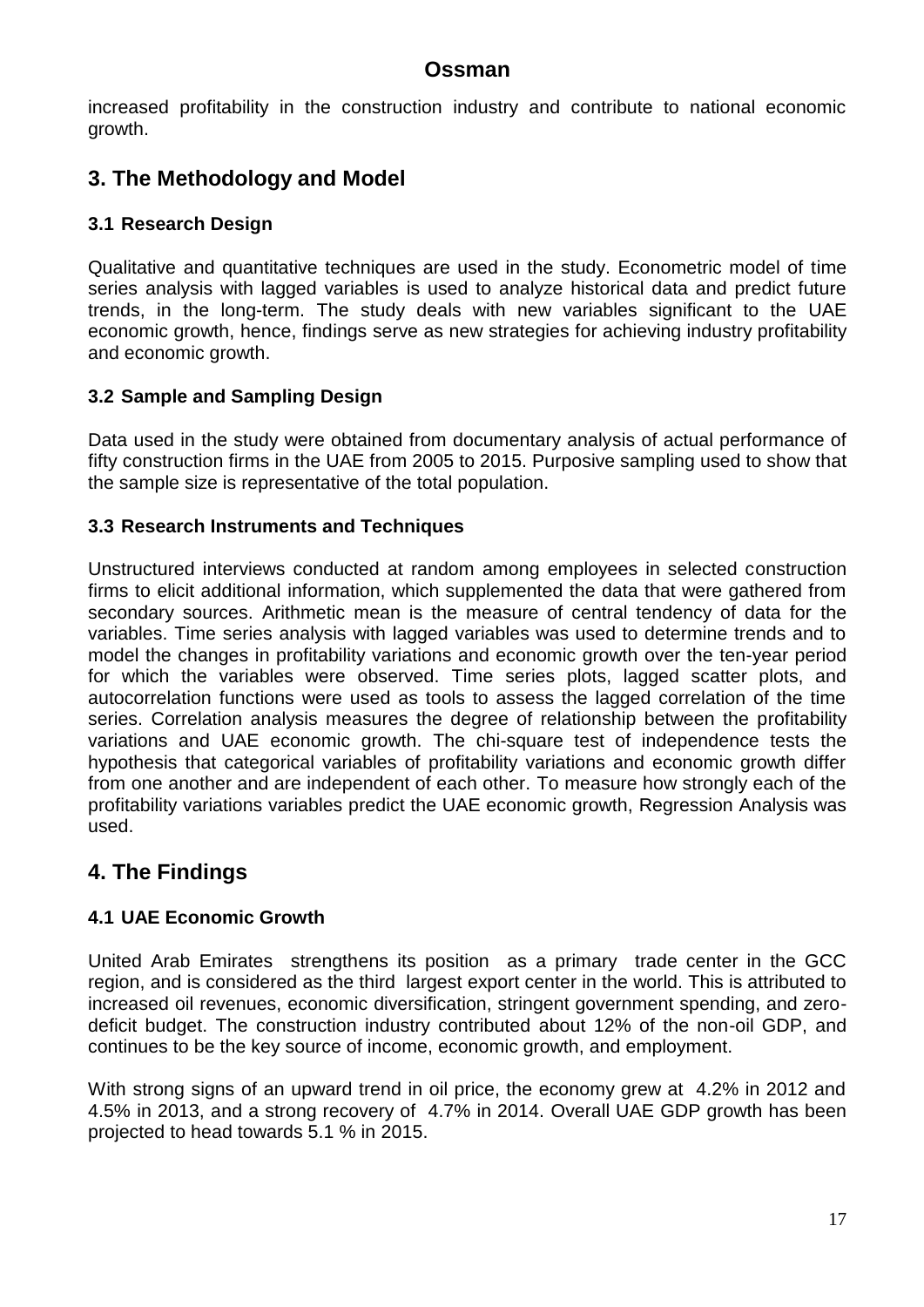

(Source: Samba, IMF, IIF, National Bureau of Statistics, UAE)

## **4.2 Construction Industry Output**

As presented in Figure 4, industry output records a 12% highest growth in 2005 and a low record of 8% in 2013. Output growth rate rose to 9% in 2014 and continues to rise to 11.1% in 2015.



**Figure 4: UAE Construction Industry Output**

Source: NDB Sector Economics (2014)

## **4.3 Construction Tender Price**

The tender price index uses data from accepted tenders, lowest or second lowest bids, and final accounts.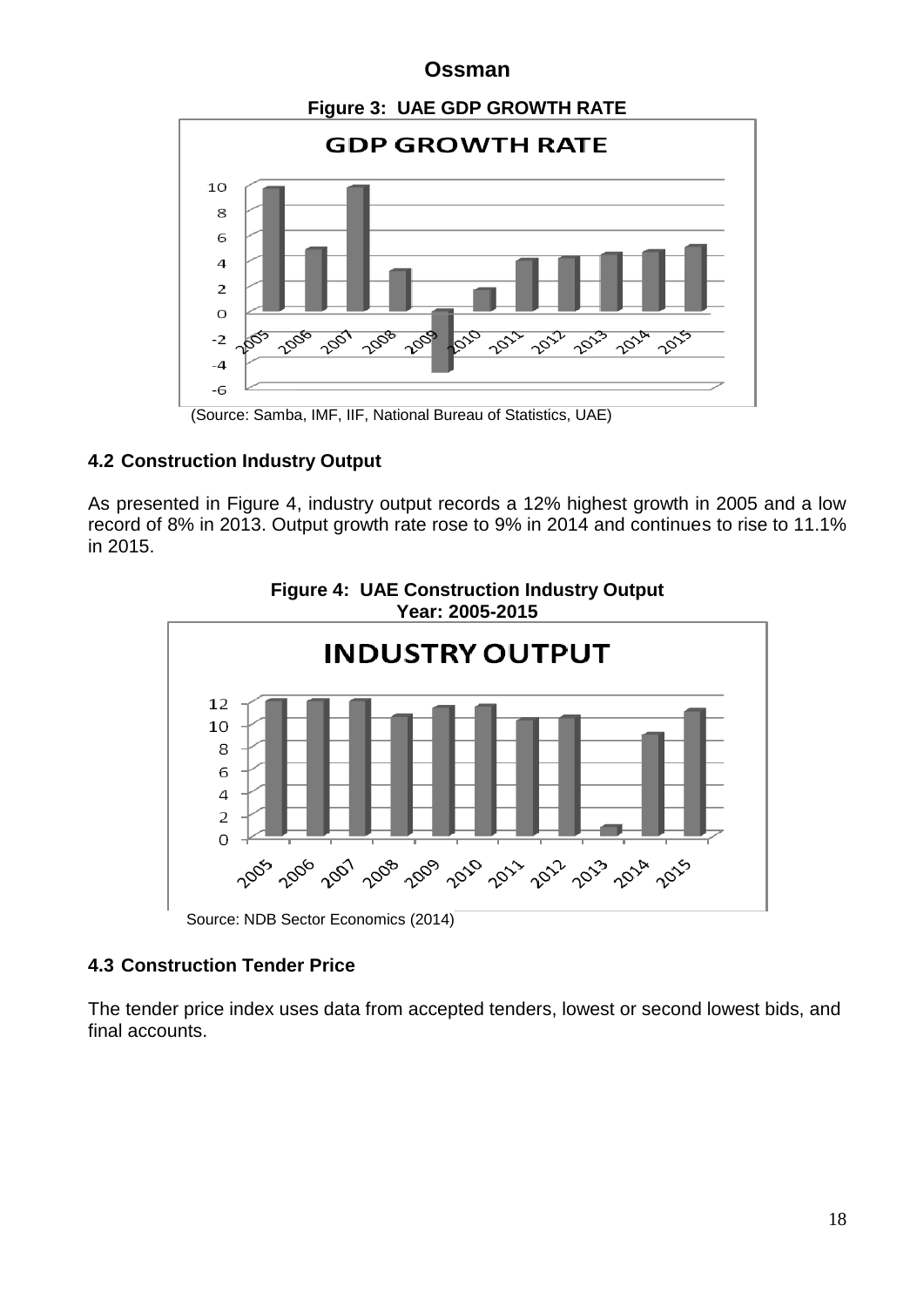**Figure 5: UAE Percentage Change of Tender Price Index Year: 2005-2015**



Source: International Monetary Fund (2014)

As presented in Figure 5, construction tender price records highest in 2007 at 9.8% and lowest at -4.3% in 2010. As construction output remains strong in UAE, tender prices continue to outstrip retail price inflation. With fluctuating commodities markets, limited availability of resources, and the demand driven construction market, costs of construction rose to 20% in 2008.

#### **4.4 Labor Rates Movement**



Figure 6 records labor rates movement in UAE a high rate of 10% in 2011 and a low record of 4.9 in 2010. Labor rates movement shows steady growth at an average of 5.7% over the last ten years. The country economy experiences a steady rate of labor attributed to growth in industries and the continuing economic progress.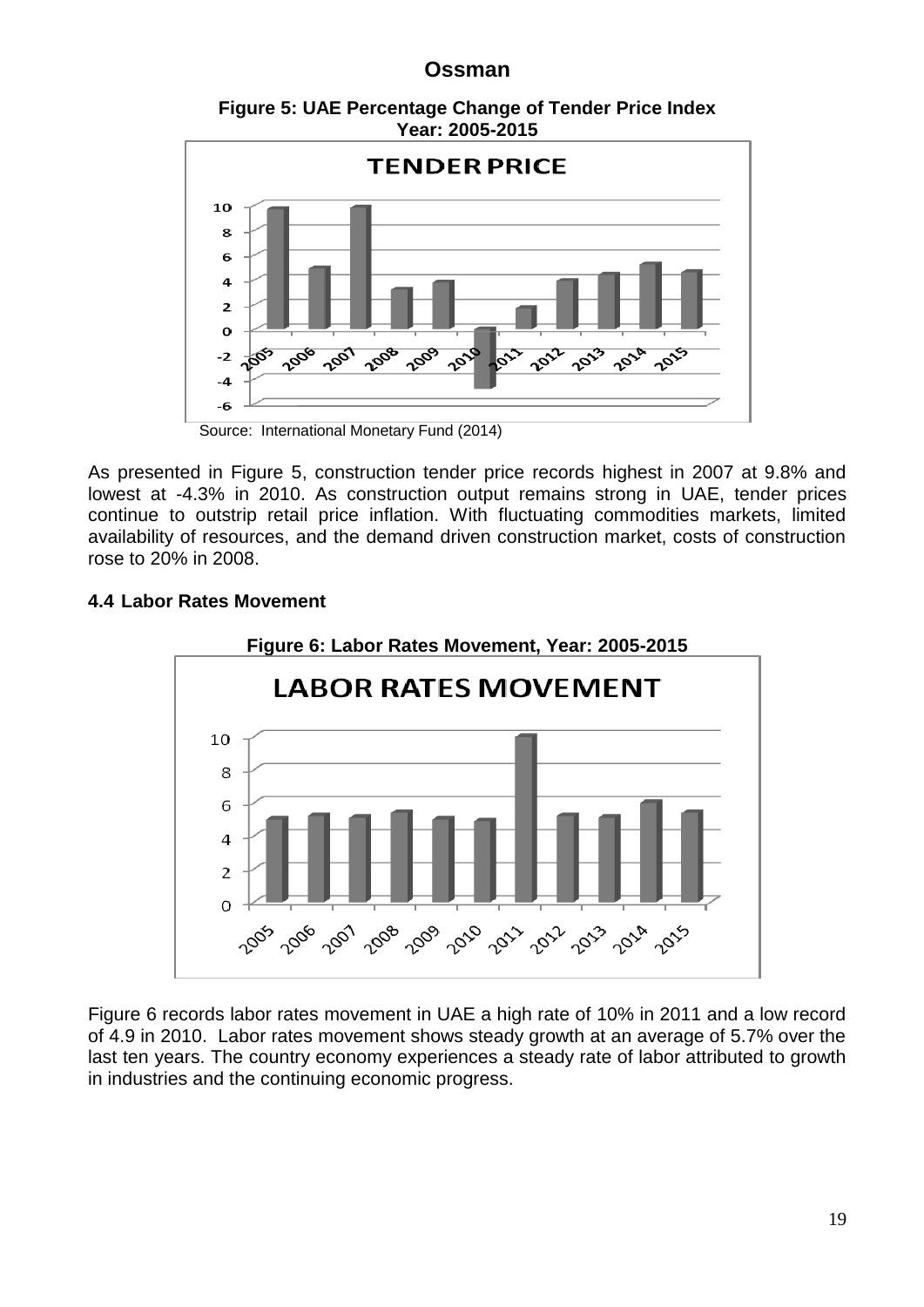#### **4.5 Significant Influence of Profitability Variations of UAE Construction Industry on Economic Growth**

| CONSUMENTI MUUSU V ON LEUNIUMINE OLUWUN                                                                                |                                             |         |    |          |      |                                     |  |  |
|------------------------------------------------------------------------------------------------------------------------|---------------------------------------------|---------|----|----------|------|-------------------------------------|--|--|
|                                                                                                                        | <b>Pearson Correlations with GDP Growth</b> |         |    |          |      |                                     |  |  |
| Sig. (2-<br><b>Pearson</b><br>Std.<br>tailed)<br><b>Correlation</b><br><b>Deviation</b><br>N<br>Interpretation<br>Mean |                                             |         |    |          |      |                                     |  |  |
| <b>Industry Output</b>                                                                                                 | 10.0800                                     | 3.18000 | 11 | .302     | .005 | Low Positive<br>Correlation         |  |  |
| <b>Tender Price</b>                                                                                                    | 5.2800                                      | 8.33000 | 11 | $.850**$ | .001 | <b>High Positive</b><br>Correlation |  |  |
| Labor Rates<br>Movement                                                                                                | 5.6600                                      | 1.47000 | 11 | .175     | .005 | Low Positive<br>Correlation         |  |  |

#### **Table 1: Significant Influence of Profitability Variations of UAE Construction Industry on Economic Growth**

\*\*Correlation is significant at 0.01 level (2-tailed)

As presented in Table 1, findings reveal significant relationships between industry output and construction tender price, indicated by the ρ value of .005 and .001, Sig(2-tailed), at 0.01 significance level.

There is high degree of influence of tender price on economic growth, and low correlation between industry output and labor rates movement on economic growth, indicated by the ρ value of 0.001 for tender price and 0.005 for industry output and labor rates movement. At 1% and 5% significance levels, the null hypotheses were rejected for all the profitability variations variables.

These findings imply that a change in the rate of industry output, construction tender price , and labor rates movement will lead to a change in the level of UAE economic growth. Gulf News (2015) reports that UAE Construction Industry rises to new heights with its market expected to grow at a compound annual growth rate of 9.5% until the end of 2016. The construction industry experienced enormous investment during the past years, and is projected to exhibit sustainable growth prospects in the next future period (Abu Dhabi Press News, 2015).

#### **4.6 Chi-Square Test of Independence of Categorical Profitability Variations Variables and Economic Growth in United Arab Emirates**

|                              | <b>Value</b>         | df  | Asymp. Sig. (2-sided) |
|------------------------------|----------------------|-----|-----------------------|
| Pearson Chi-Square           | 334.000 <sup>a</sup> | 315 | .236                  |
| Likelihood Ratio             | 109.789              | 315 | 1.023                 |
| Linear-by-Linear Association | .052                 |     | .821                  |
| N of Valid Cases             | 11                   |     |                       |

**Table 2: Chi-Square Test for Independence of Variables**

The Chi-square test of independence is used to test the hypothesis that the variables of profitability variations and the UAE economic growth are independent of each other. Twosided significance presented show Pearson Chi-Square value of 334.0 and ρ value equivalent to .236 greater than significance levels at both 5% and 10%. The null hypothesis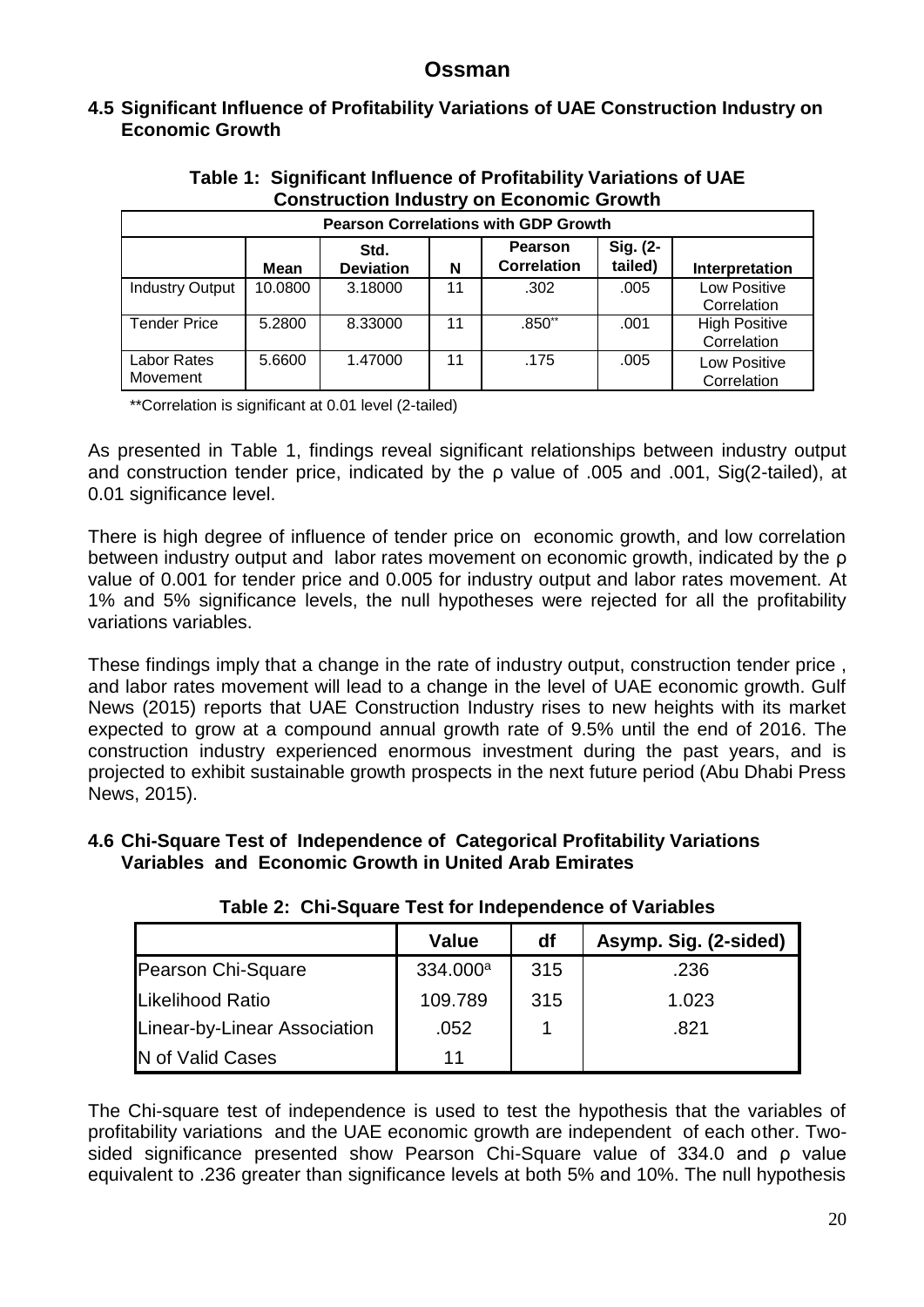is accepted. Profitability variations variables and economic growth are not independent of each other.

Findings imply that changes in the rates of variables of construction industry output, tender price, and labor rates movement will cause a change in the UAE economic growth level. The UAE construction sector which demonstrated consistent growth over the last ten years led to significant increases in national economic growth.

### **4.7 Profitability Variations Variables That Predict UAE Economic Growth**

#### **Table 3: Model Summary for Test of Goodness of Fit of the Regression Model**

| <b>Model Summary</b> |       |               |                 |                 |               |                          |     |                 |        |         |
|----------------------|-------|---------------|-----------------|-----------------|---------------|--------------------------|-----|-----------------|--------|---------|
|                      |       |               |                 | Std.            |               | <b>Change Statistics</b> |     |                 |        |         |
|                      |       |               | <b>Adjusted</b> | Error of        | R             |                          |     |                 |        |         |
|                      |       | R             |                 | the             | <b>Square</b> |                          |     |                 | Sig. F | Durbin- |
| <b>Model</b>         | R     | <b>Square</b> | <b>Square</b>   | <b>Estimate</b> | Change        | Change                   | df1 | df <sub>2</sub> | Change | Watson  |
|                      | .919a | .844          | .778            | 1.84741         | .844          | 12.656                   | 3   |                 | .003   | 2.263   |

a. Predictors: (Constant): Industry Output, Tender Price, Labor Rates Movement

Table 3 shows R values for assessing the overall fit of the regression model. R<sup>2</sup> value of 0.844 is the variance explained by the profitability variables of industry output, tender price, and labor rates movement. The value reveals that the overall variance of 84.4% of variation in economic growth is explained by the combination of the independent variables. The three predictors of economic growth account for 84.4% of the variance of economic growth. Adjusted R² value of 0.778 adjusts for the number of explanatory profitability variations variables in the regression model.

| Table 4: Regression Coefficients of Profitability Variations Variables |
|------------------------------------------------------------------------|
| <b>Regression Coefficients</b>                                         |

| ILENI COOINII ANGIIINICIIIO |                                              |               |                                            |          |      |                                          |            |  |
|-----------------------------|----------------------------------------------|---------------|--------------------------------------------|----------|------|------------------------------------------|------------|--|
|                             | <b>Unstandardized</b><br><b>Coefficients</b> |               | <b>Standardized</b><br><b>Coefficients</b> |          |      | <b>Collinearity</b><br><b>Statistics</b> |            |  |
| <b>Model</b>                | B                                            | Std.<br>Error | <b>Beta</b>                                |          | Sig. | <b>Tolerance</b>                         | <b>VIF</b> |  |
| <b>Constant)</b>            | 7.992                                        | 2.826         |                                            | 2.828    | .025 |                                          |            |  |
| Industry<br>Output          | $-.091$                                      | .186          | .740                                       | $-490$   | .002 | .976                                     | 1.024      |  |
| Tender<br>Price             | .434                                         | .072          | .230                                       | 6.048    | .001 | .954                                     | 1.048      |  |
| Labor<br>Rates<br>Movement  | $-0.909$                                     | .407          | .031                                       | $-2.233$ | .001 | .955                                     | 1.047      |  |

Dependent Variable: Economic Growth

Г

Table 4 presents the regression coefficients of the independent variables and their significance. Industry output and tender price and labor rates movement are predictors of economic growth at 5% level of significance.

Beta coefficients of profitability variables reveal the economic growth model showing that 74% of industry output, 23% of tender price, and 3.1% of labor rates movement result in the achievement of targeted economic growth, sufficient to support UAE economic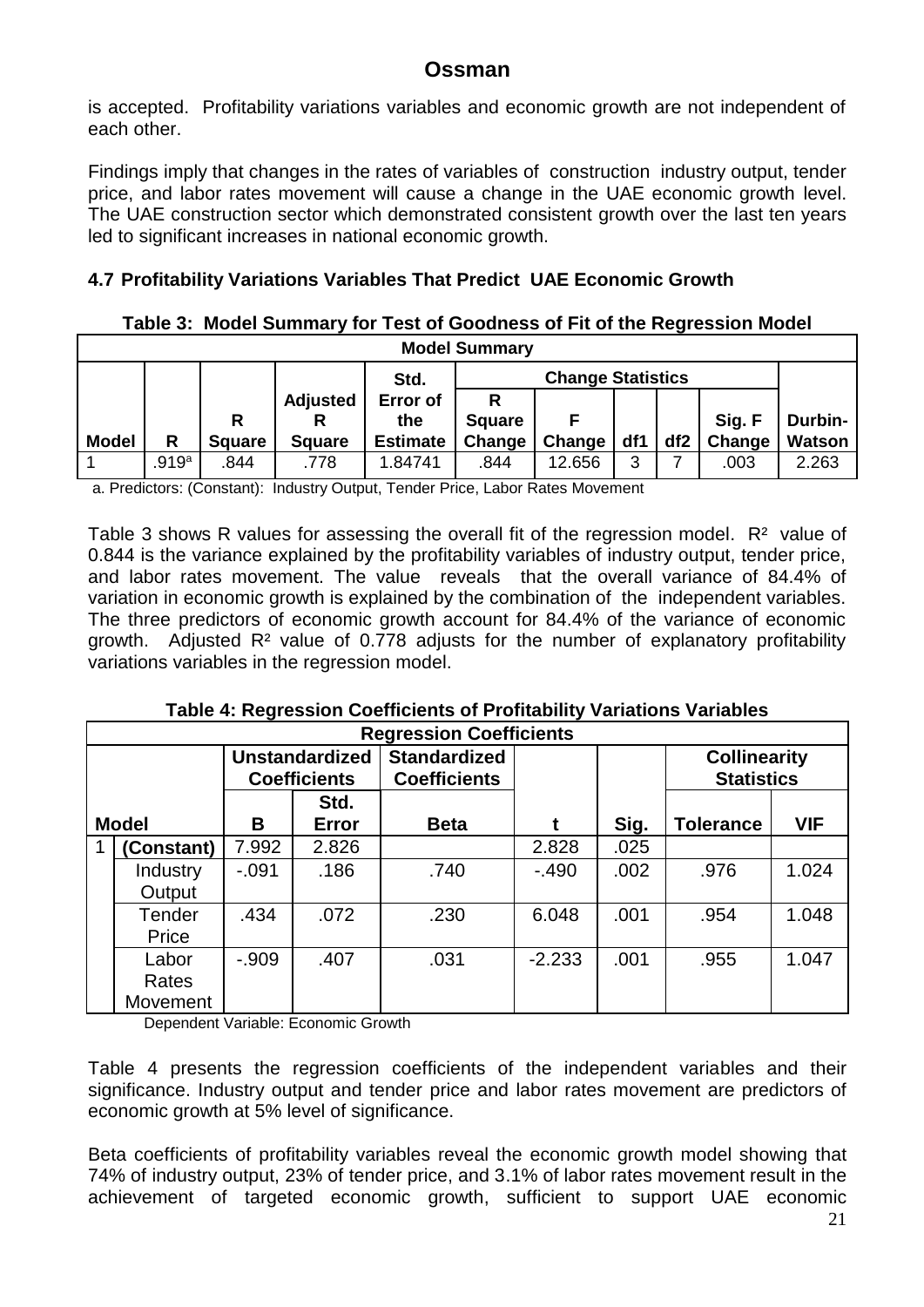sustainability over the long-run and maintain competitiveness in the global economic environment.

Multicollinearity test conducted, to determine the presence of highly intercorrelated predictor variables in the regression model and the possible effects to invalidate assumptions reveal low values 0.186, 0.072, and 0.407 standard errors in regression coefficients, indicating stable estimates of the true model parameters.

The Variance Inflation Factor shown in Table 4 shows that variables of industry output, tender price, and labor rates movement are linearly independent indicating no perfect linear relationship among the independent variables. The Variance Inflation Factor of 1.024 for industry output, 1.048 for tender price, and 1.047 for labor rates movement indicate the absence of multi-collinearity among the variables of profitability variations.

#### **4.8 Econometric Method of Time Series Analysis**

Time series analysis with lagged variables was conducted, consisting of sample size for ten-year period, over which the variables of profitability variations and economic growth were observed. The analysis explains further the relationship of profitability variations in the construction industry with UAE economic growth, reveals the trend, forecasts patterns and tests the impact of interventions over the ten-year period. It indicates that data points taken show absence of trends that need to be accounted for.



**Figure 7: Time Series Plot of Independent and Dependent Variables**

The time series plot presented in Figure 7 graphs the measurements of profitability variables and economic growth indicating a linear trend over the ten-year period. The variables have decreasing and increasing trend statistically distinguished from random behavior. It shows the absence of outliers which can have disproportionate effect on the time series model. Sudden shift of economic growth is shown in 2009, explained by the drop in economic growth due to low price of crude oil and global financial crisis, and associated with dramatic falls in global trade and industrial production. The trend line presents a slight curve in economic growth data, as increase in values accelerates over time, from 2010 to 2014.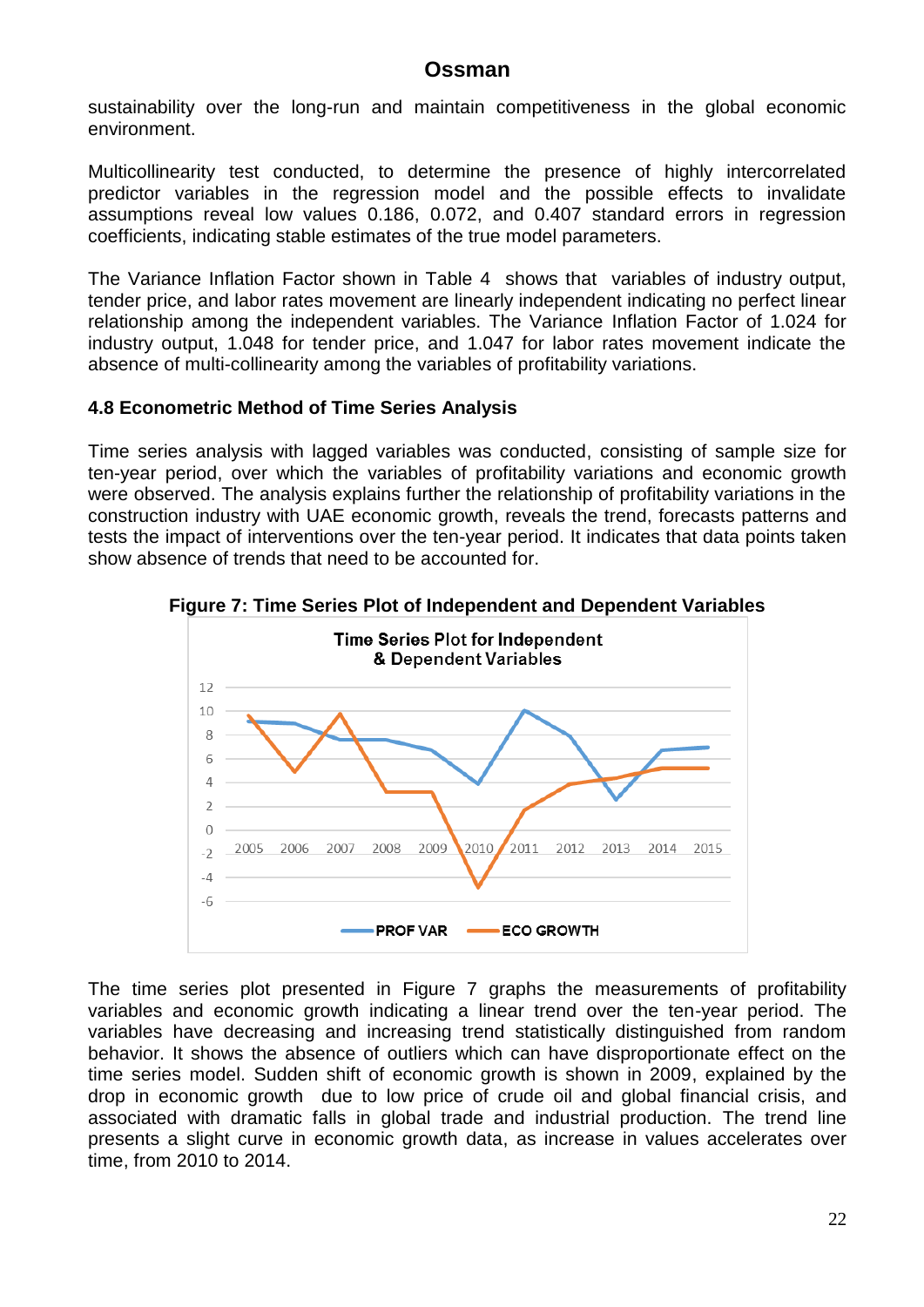

The lagged scatterplot in Figure 8 graphically summarizes the autocorrelation in the time series with random scattering points. With all correlations falling within the 95% confidence level, the plot shows random data with no significant correlations. This implies that the value at each lag is independent of the value at other times. The null hypothesis of corresponding population value equal to zero is accepted.

| <b>Time Series Analysis of Independent Variables</b> |                        |               |                            |       |  |  |  |
|------------------------------------------------------|------------------------|---------------|----------------------------|-------|--|--|--|
| <b>Series:</b>                                       | PV                     |               |                            |       |  |  |  |
| Lag                                                  |                        | Std.          | <b>Box-Ljung Statistic</b> |       |  |  |  |
|                                                      | <b>Autocorrelation</b> | <b>Errora</b> | <b>Value</b>               | Sig.b |  |  |  |
| 1                                                    | $-416$                 | .274          | 2.31                       | .129  |  |  |  |
| $\overline{2}$                                       | $-0.389$               | .258          | 4.58                       | .101  |  |  |  |
| 3                                                    | .473                   | .242          | 8.41                       | .068  |  |  |  |
| 4                                                    | $-139$                 | .224          | 8.79                       | .066  |  |  |  |
| 5                                                    | $-0.037$               | .204          | 8.83                       | .116  |  |  |  |
| 6                                                    | .050                   | .183          | 8.91                       | .179  |  |  |  |
| 7                                                    | $-.041$                | .158          | 8.97                       | .255  |  |  |  |
| 8                                                    | $-.001$                | .129          | 8.97                       | .345  |  |  |  |

**Table 5: Time Series Analysis for Profitability Variations Variables**

Modified Box-Pierce (Ljung-box) Statistic values of 2.31, 4.58, 8.41, 8.79, 8.83, 8.91, 8.97, and 8.97, for the profitability variables, at different lags presented in Table 5 signifies good fit of the time series model and reveals that observations in the time series are independent. Probability values greater than 0.05 show independence of profitability variations variables' residuals, hence, reveal that the model of independence is correct. Values of lags within the confidence limits between plus and minus one appear to have insignificant correlation.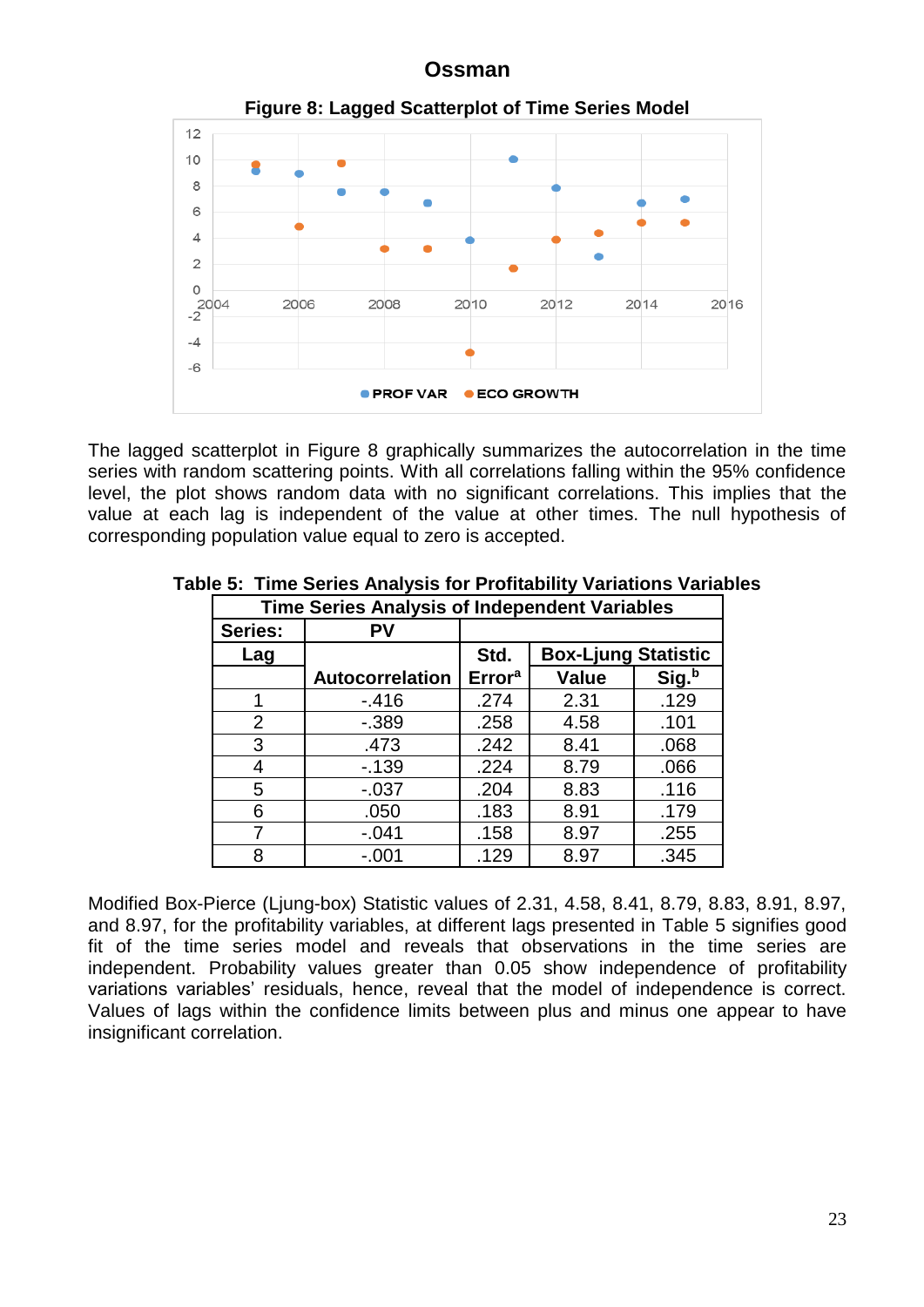

Figure 9 reveals no obvious outliers in the log-transformed observations. Autocorrelation Function of the residuals identifies the structure of the profitability variables time series data, showing correlations within the bounds for statistical significance, thus, the absence of significant correlations for any lag. The check for residuals shows no significant deviation from the lags and with confidence level not significantly different from zero. This further signifies that no level shifts have not been accounted for by the time series model.

Lag Number

| <b>Time Series Analysis for Dependent Variable</b> |                        |                                    |              |    |       |  |  |  |
|----------------------------------------------------|------------------------|------------------------------------|--------------|----|-------|--|--|--|
| Series:                                            | EG                     | Durbin Watson: 1.392               |              |    |       |  |  |  |
| Lag                                                |                        | <b>Box-Ljung Statistic</b><br>Std. |              |    |       |  |  |  |
|                                                    | <b>Autocorrelation</b> | <b>Error</b> <sup>a</sup>          | <b>Value</b> | df | Sig.b |  |  |  |
|                                                    | $-0.385$               | .274                               | 1.98         |    | .160  |  |  |  |
| 2                                                  | .308                   | .224                               | 3.88         | 2  | .144  |  |  |  |
| 3                                                  | .000                   | .194                               | 3.87         | 3  | .275  |  |  |  |
| 4                                                  | $-0.317$               | .158                               | 7.89         |    | .096  |  |  |  |
| 5                                                  | .150                   | .194                               | 8.49         | 5  | .131  |  |  |  |
| 6                                                  | $-229$                 | .224                               | 9.54         | 6  | .145  |  |  |  |

**Table 6: Time Series Analysis for Economic Growth**

Modified Box-Pierce (Ljung-box) Statistic values of 1.98, 3.88, 3.87, 7.89, 8.49, and 9.54, for economic growth, at different lags presented in Table 6, signifies good fit of the time series model and reveals that observations in the time series are independent. Probability values greater than 0.05 show independence of residuals, hence, assure that the model of independence is valid. Probability values greater than 0.05 show independence of economic growth residuals, indicating that the model of independence is correct.

With the assumption that error deviations are uncorrelated, the Durbin-Watson test conducted reveals deviation values having no auto correlation components over the time period under consideration. The Durbin-Watson statistic of 1.392, greater than 0.80, indicates the absence of autocorrelation of residual values in the time series model. Hence,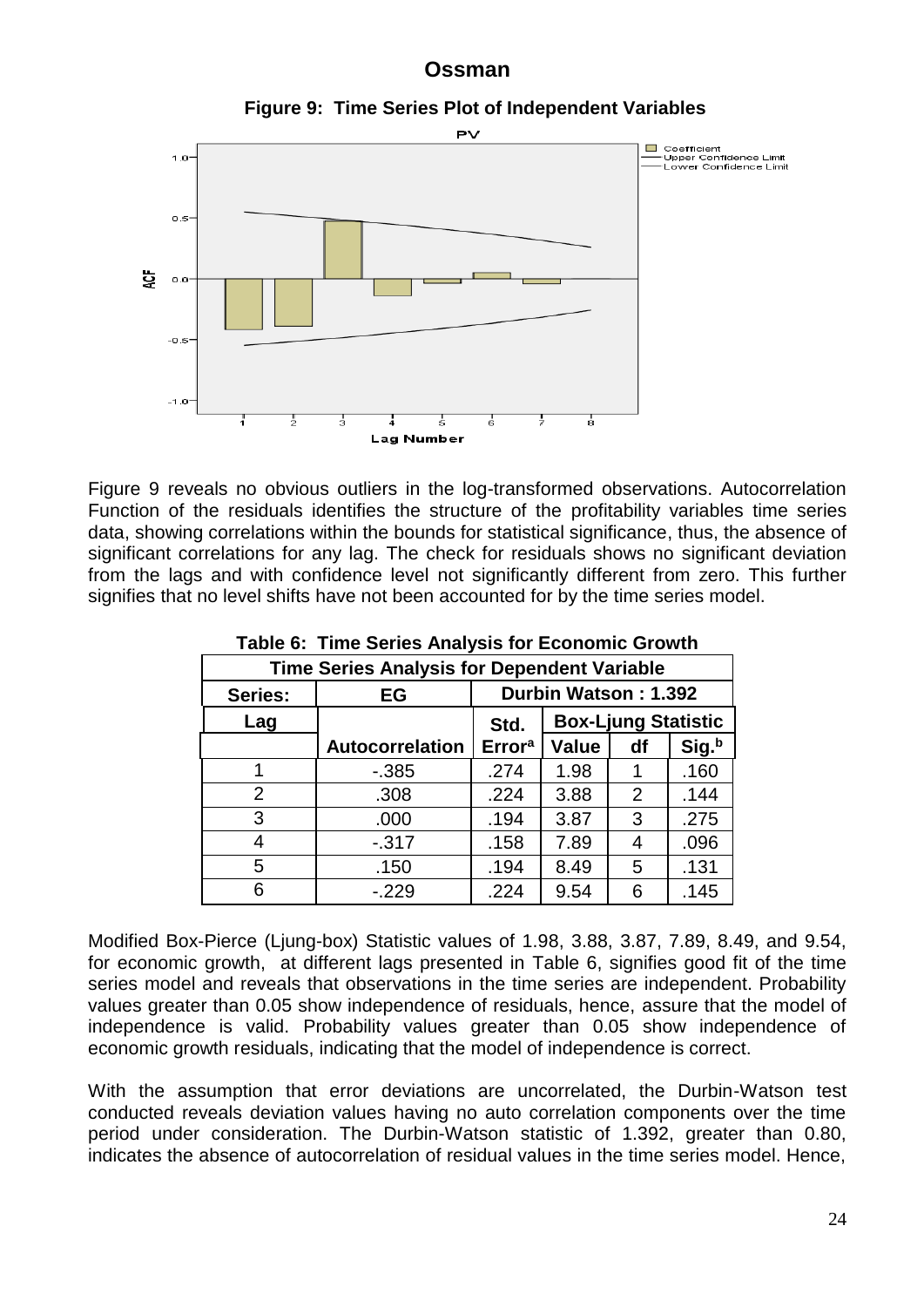appropriate periodic function was fitted to the periodic data and confidence intervals used in the time series analysis are valid.



**Figure 10: Time Series Plot of Dependent Variables**

Figure 10 reveals no obvious outliers in the log-transformed observations. Autocorrelation Function of the residuals identifies the structure of the economic growth time series data showing correlations within the bounds for statistical significance, thus, the absence of significant correlations for any lag. The check for residuals shows no significant deviation from the lags and with confidence level not significantly different from zero. This further signifies that no level shifts have not been accounted for by the time series model.

# **5. Conclusions**

The economy is continuously growing driven by accelerated population growth, stable political environment, and renewed investments in service sector, manufacturing, and real estate as the largest contributors to economic growth. The UAE construction industry, records a positive output over the forecast period resulting from industrial construction and increased government expenditure on the development of infrastructure and attributed to investments in transport infrastructure, communications, public sector, commercial, and industrial construction, considered to be the key drivers of industry growth. Tender prices in UAE construction industry are expected to continue to rise as funding becomes readily available and confidence return to the global economy. Labor rates movement shows steady growth at an average of 5.7% over the last ten years and experiences a steady rate of labor attributed to growth in industries. There is significant influence of the variables of industry output, construction tender prices, and labor rates movement on the UAE economic growth. There is significant difference in the contributions of the variables to the economic growth at .05 significance level (2-tailed). Profitability variations variables and economic growth are not independent of each other. Changes in the rates of such variables cause a change in the level of UAE economic growth. They are predictors of economic growth at 5% level of significance. Beta coefficients of profitability variables of the economic growth model shows that 74% of industry output, 23% of tender price, and 3.1% of labor rates movement will result in achieving targeted economic growth of UAE, sufficient to support economic sustainability over the long-run and maintain competitiveness in the global economic environment. Profitability variables and economic growth have decreasing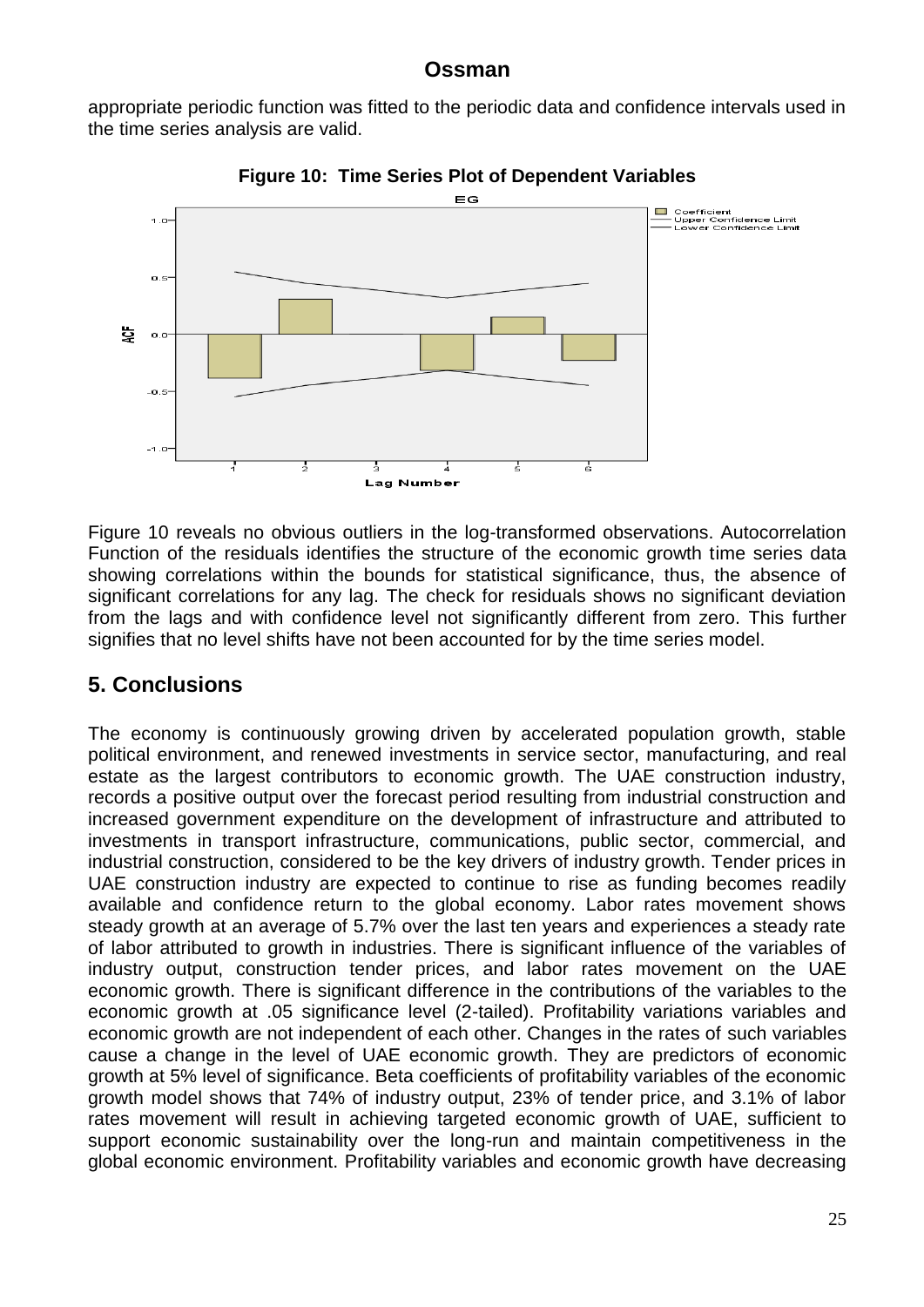and increasing trend in the time series model, statistically distinguished from random behavior.

## **References**

- Abu Dhabi Press News 2015. 'Construction Sector to Contribute 11.1% to UAE's GDP in 2015'*,* viewed 20 September 2015, *<*http://www.abudhabicityinfo.com/news/>.
- Adams, WJ 1976, 'International Differences in Corporate Profitability', *Economica,* vol. 43, no. 176, pp. 367-379.
- Akintoye, SA 1991, 'Construction Tender Price Index: Modelling and Forecast in Trends*'*, PhD thesis, University of Salford, United Kingdom.
- Aydilek, A & Allahverdi, A 2013, ' Increasing the Profitability and Competitiveness in a Production Environment with Random and Bounded Setup Times'*, International Journal of Production Research,* vol. 51, no.1, pp.106-117.
- Beard, D & Dess, G 1978, 'Industry Profitability and Firm Performance: A Preliminary Analysis on the Business Portfolio Questions', *Academy of Management Proceedings.* viewed 10 September 2015, <http://proceedings.aom.org/>.
- Beeston, T 1983, 'Statistical Methods for Building Price Data'*, E & F.N. Spon, pp. 13-15, London.*
- Bowen, P & Edwards, P 1985, 'Cost Modeling and Price Forecasting: Practice and Theory in Perspective', *Construction Management and Economics,* vol. 3, no. 1, pp. 199-215.
- Enshassi, A & Al Najjar, J 2014, 'Significant Factors Causing Time and Cost Overruns in Construction projects in Gaza Strip: Contractor's Perspective', *International Journal of Construction Management,* vol. 10, no. 1, pp. 35-60, viewed 12 September 2015, <http://www.bre.polyu.edu.hk/>.
- Gulf News (2013), 'UAE Construction Industry Rises to New Heights', viewed 12 September 2015, *<Gulfnews.com*/>.
- Khanna, T & Rivkin, J 2014, 'How Well Correlated Is Industry Profitability Across Countries?'*, Harvard Business Review,* vol. 92, no. 9, pp. 53-63.
- Kotlar, J, Fang, H, De Massis, A & Frattini, F 2014, 'Profitability Goals, Control Goals, and the R & D Investment Decisions of Family and Nonfamily Firms', *Journal of Product Innovation Management,* vol. 31, no. 6, pp. 1128-1145.
- Kumar, B, Agarwal, A & Khullar, R 2010. 'Real Estate and Construction Sector in the UAE: Growth Strategies'*. HEC Montreal. Center for Case Studies,* viewed 20 September 2015, <www.aliedacademies.org/>.
- Mithas, S, Tafti, A, Bardhan, I & Mein Goh, J 2012, 'Information Technology and Firm Profitability: Mechanisms and Empirical Evidence', *MIS Quarterly,* vol, 36, no. 1, pp. 205-224*.*
- Mohamed, A & Jones, T 2014, 'Relationship Between Strategic Management Accounting Techniques and Profitability: Proposed Model', *Measuring Business Excellence,* vol. 18, no. 3, pp. 1-22.
- Nguyen, V 1985, 'Tender Evaluation by Fuzzy Sets', *Journal of Construction Engineering Management,* vol. 3, no. 3, pp. 231-243.
- Ossman, G 2006, 'Principles of Trade in Services and its Management under the New World Trade System', *Journal of Finance and Industry,* vol. 24, pp. 96-112.
- Ossman, G 1999, 'Accounting Methods in Customs Valuation and its Management in Trade Relations', *Journal of Finance and Industry,* vol. 17, pp. 81-111.
- Ossman, G 1998, 'Accounting Methods in Government Subsidy to Industrial Sector and its Management in Trade Relations', *Journal of Accountancy,* vol. 17, pp. 18-23.
- Pai, V 2009, 'A Study of Profitability and Efficiency of Banks in India, *Global Management Review*, vol. 4, no. 1, pp. 40-43.